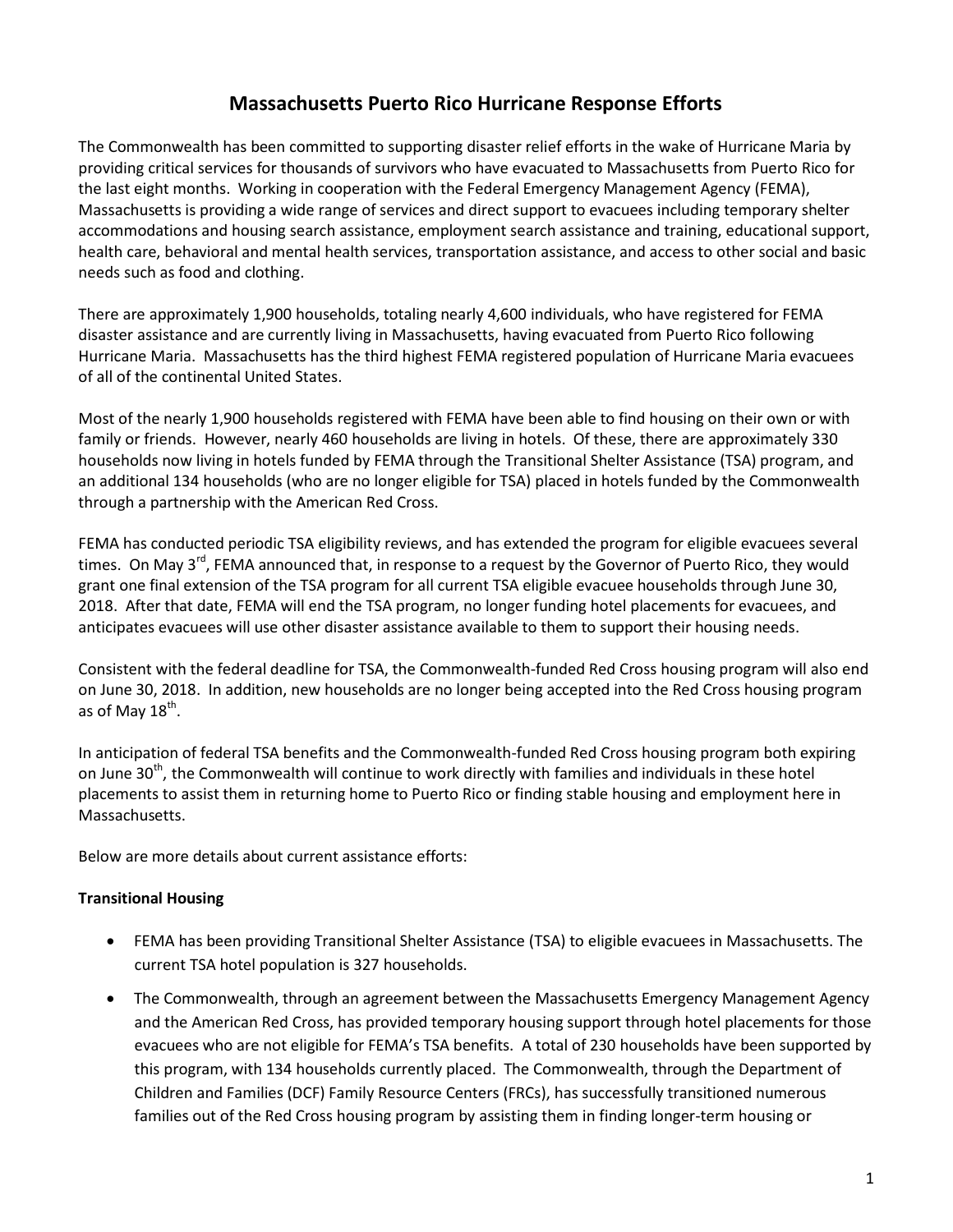assisting eligible families in accessing the Commonwealth's transportation program to return home to Puerto Rico (see below for more details on the transportation program).

- As we prepare for both the federal TSA and the Commonwealth's housing program through the American Red Cross to expire June 30<sup>th</sup>, the Commonwealth is actively working with evacuees to support them in returning home to Puerto Rico or in finding stable housing and employment here in Massachusetts. The Department of Children and Families (DCF) Family Resource Centers (FRCs) and the Department of Housing and Community Development (DHCD) Regional Administrative Agencies (RAAs) continue to work with households to provide this assistance.
- It is important to note that Massachusetts has a limited affordable housing stock and there are significant waiting lists for both subsidy programs and low income housing. It is likely evacuees will not become eligible for affordable housing for a very long time and will not move up the waiting lists in time for the June 30<sup>th</sup> deadline. The Commonwealth is working diligently on housing search efforts for families and individuals who have chosen to stay in Massachusetts. However, if evacuees currently staying in federaland state-funded hotels choose not to return home to Puerto Rico and are unsuccessful in finding more stable housing (whether independently or with family and friends) by June 30<sup>th</sup>, other housing options may be limited.

#### **Employment**

 The Commonwealth's Career Centers have enrolled over 1,300 evacuees for career assistance services. Labor and Workforce Development and Career Center staff are working closely with the business community to identify employment opportunities, coordinating job fair events and trainings, and even making recruitment site visits to hotels where evacuees are housed to assist job-seekers.

## **Education**

 Massachusetts school districts have enrolled more than 3,000 students from Puerto Rico. The Baker-Polito Administration, together with the House and Senate, secured \$15 million in funding in Fiscal Year 2018 to support districts whose schools had welcomed evacuees, and all three Fiscal Year 2019 budgets have proposed an additional appropriation of \$15 million to continue to support these school districts.

## **Social Services**

- The Department of Children and Families (DCF) has served as the lead in coordinating with the network of 22 Family Resource Centers (FRC's) to provide assistance to evacuees. Nearly 3,000 families and 7,800 individual adults and children have received center based support and referrals to a vast network of community providers.
- The Department of Transitional Assistance has had over 12,100 applicants for various benefits.

## **Transportation Assistance**

• The Commonwealth activated a transportation assistance program to assist evacuees who do not have adequate financial means in obtaining airfare to return home to Puerto Rico. To date, the Commonwealth has assisted 87 evacuees in returning home by purchasing airline tickets. (See below for more details on how to access the Commonwealth's transportation grant program.)